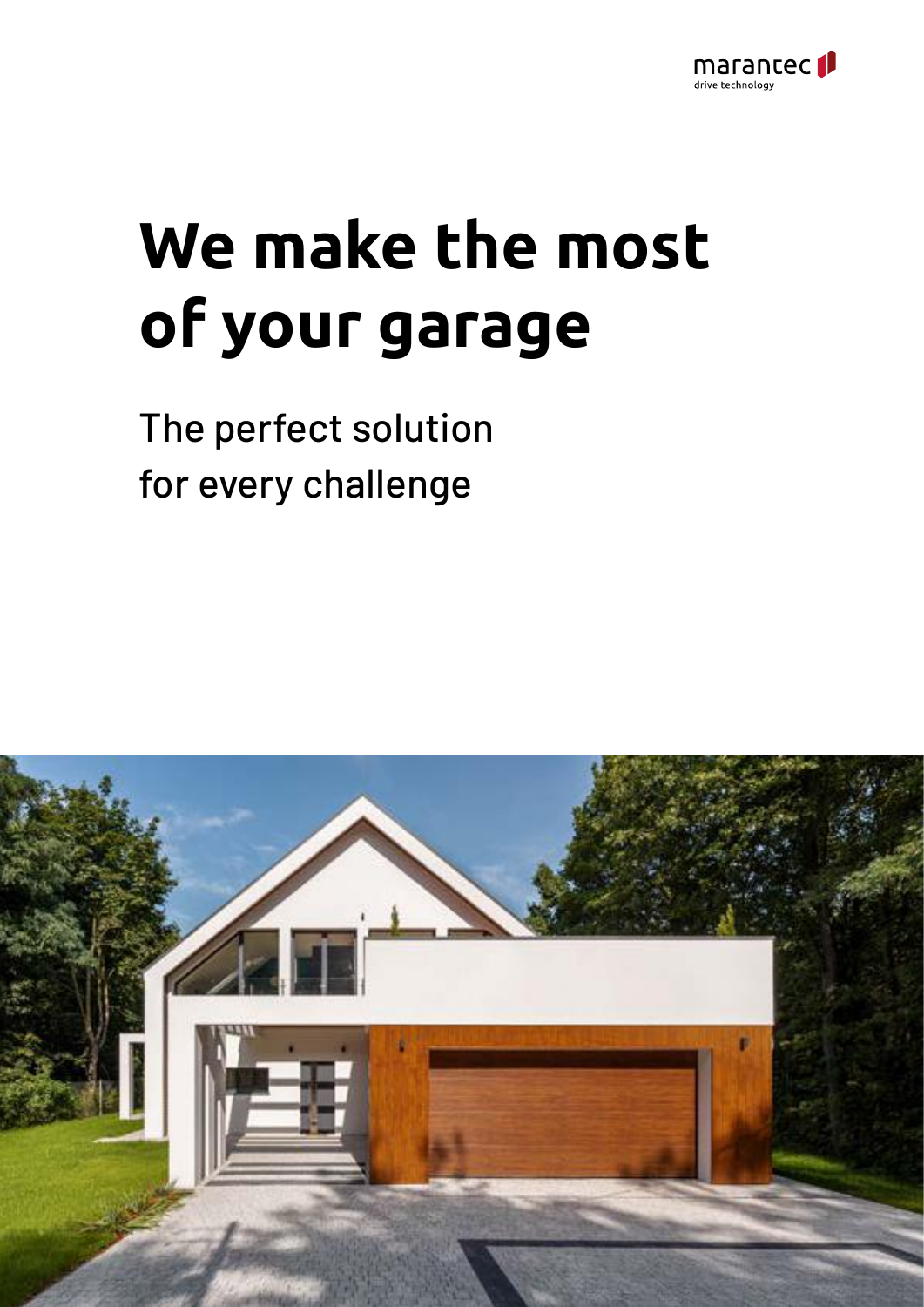





## **No space?**

Store your stuff in the garage: with smart protection against wind, weather, and more

# **No place to play?**

Your hobby deserves better than a dark cellar

Your cellar is full, but you've bought some bargains and there's no space for them? No problem. You've got a garage, so why not store your stuff there? With the appropriate opener from Marantec, your prized possessions, and those of your loved ones, are well protected against thieves and inclement weather.

And do you know about our ventilation function? The door remains open just a

crack, so that dampness can quickly dry out but your possessions are still protected. **And the best thing:** With our garage door openers and matching accessories, everything is perfectly lit even when you enter the garage at night. No stumbling about in the dark and no searching for a torch – safe, dry, flexible.

Your family and hobbies demand more space than your home has to offer? Expand to the garage! With the appropriate opener from Marantec, you can transform your garage into the perfect hobby room: well lit and protected against wind and weather.

We have also thought about your family's safety: Imagine you've left something behind the door, or your pet has made itself cosy in the garage – and the door shuts. Thanks to our safety features, the opener switches in a flash and opens the door a little. We protect you and everything you hold dear.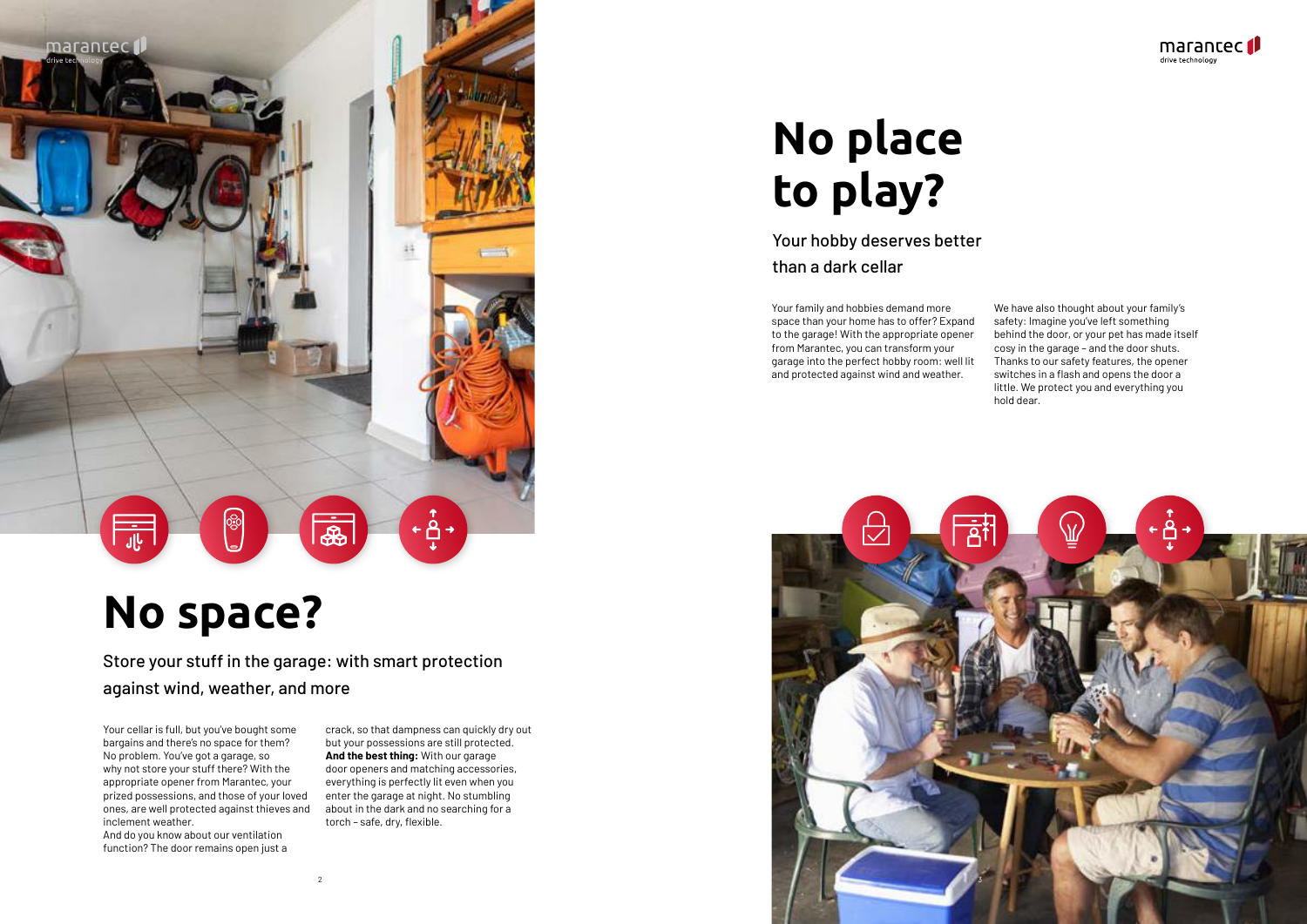





# **Safe house for your car:**

Even career burglars despair of our technology

**Whatever you keep in your garage, whether classic old-timers or high-tech racing bikes:** We protect the things you hold dear. Marantec openers protect your prized treasures in three ways at the same time: with the self-locking gear mechanism, the electronically monitored anti-opening lock and our SafeLock tracks.

Together with an expansion kit, these provide the door with additional mechanical protection against being forced upwards. This mechanism has been certified by the Dutch institute SKG. An additional latch snaps into the track.

Our products help ensure that your treasures remain in your possession.



S

 $\bigcirc$ 

Intelligent technology transforms your garage into a party location

**Living space:** Life sometimes demands more space. Whether a milestone birthday, school-leaving party, stag or hen party, or simply just a barbecue for the fun of it, Marantec's intelligent technology and innovative solutions transform your garage into exactly what you need: **living space.**

From the clever ventilation position to the smart integration of every single controller function, we integrate your garage into your life. Light 200 provides radiant light. And with Philips Hue, the light is colored. When it's cold outside, it remains warm inside even with the door closed. Cosy, convenient, and secure – no matter which band uses your garage as a stage.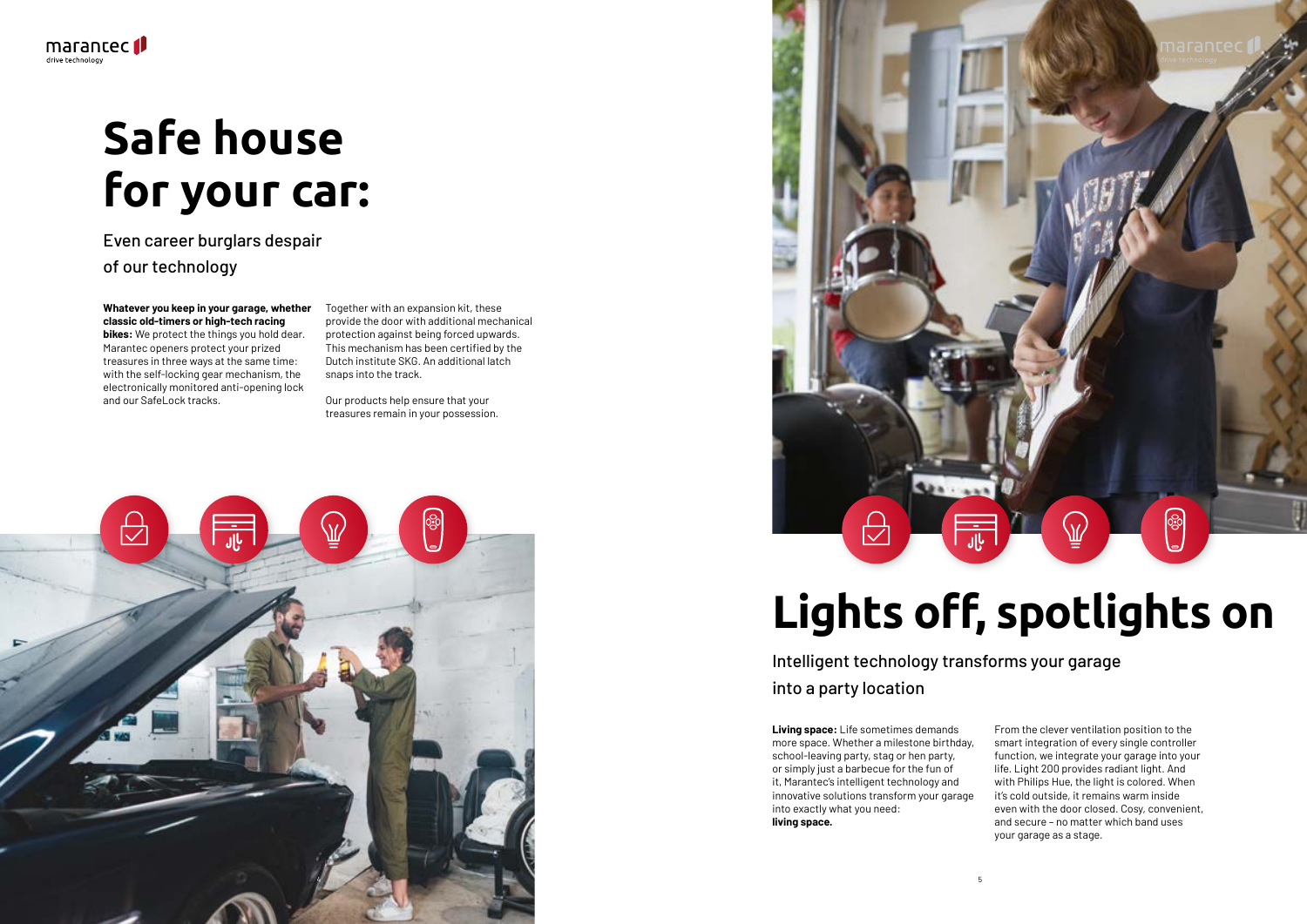





# **Black or white?**

### High-tech can also be stylish

#### **Which option do you prefer?**

We have the appropriate opener for every type and size of garage door. No matter which color you choose, you always receive quality, security, and convenience.

#### **Stylish white:**

You don't want to make compromises? Then we recommend our sprinter: the Comfort 370 garage door opener. It opens all the way in only nine seconds. Or try the ultraeconomical Comfort 360 or the powerful Comfort 380 garage door opener.

#### Each of these models has a shiny white

surface, modern LED lighting, high-speed opening, extremely economical nature, and convenient operating functions.

#### **Classic black:**

Or choose our proven classics in black. These openers, now in their fifth generation, undergo continuous development and reflect state-of-the-art technology: LED lighting, a control mechanism that minimises wear and tear on the doors, sensitive obstruction detection, ease of use, and optional battery-operated and extra-high-speed versions.

#### **Comfort 360:**

With speed function, blueline technology, LED lighting. For doors weighing up to 110 kg.

#### **Comfort 370:**

Our fastest garage door opener. Your door will be open in only 9 seconds. For doors weighing up to 185 kg.

### **Comfort 380:**

Our most powerful garage door opener. For especially wide or heavy garage doors weighing up to 220 kg.

### **Comfort 260:**

Has everything a standard garage door needs. For doors weighing up to 90 kg.

### **Comfort 260 accu:**

Battery operated, meaning you don't need a power connection. You can also connect a solar panel.

### **Comfort 270:**

For wide doors or double garages up to 5 m wide. For doors weighing up to 165 kg.

#### **Comfort 280:**

The most powerful garage door opener in the Comfort 200 series. For wide double garages and large up-andover garage doors. For doors weighing up to 200 kg.



### white black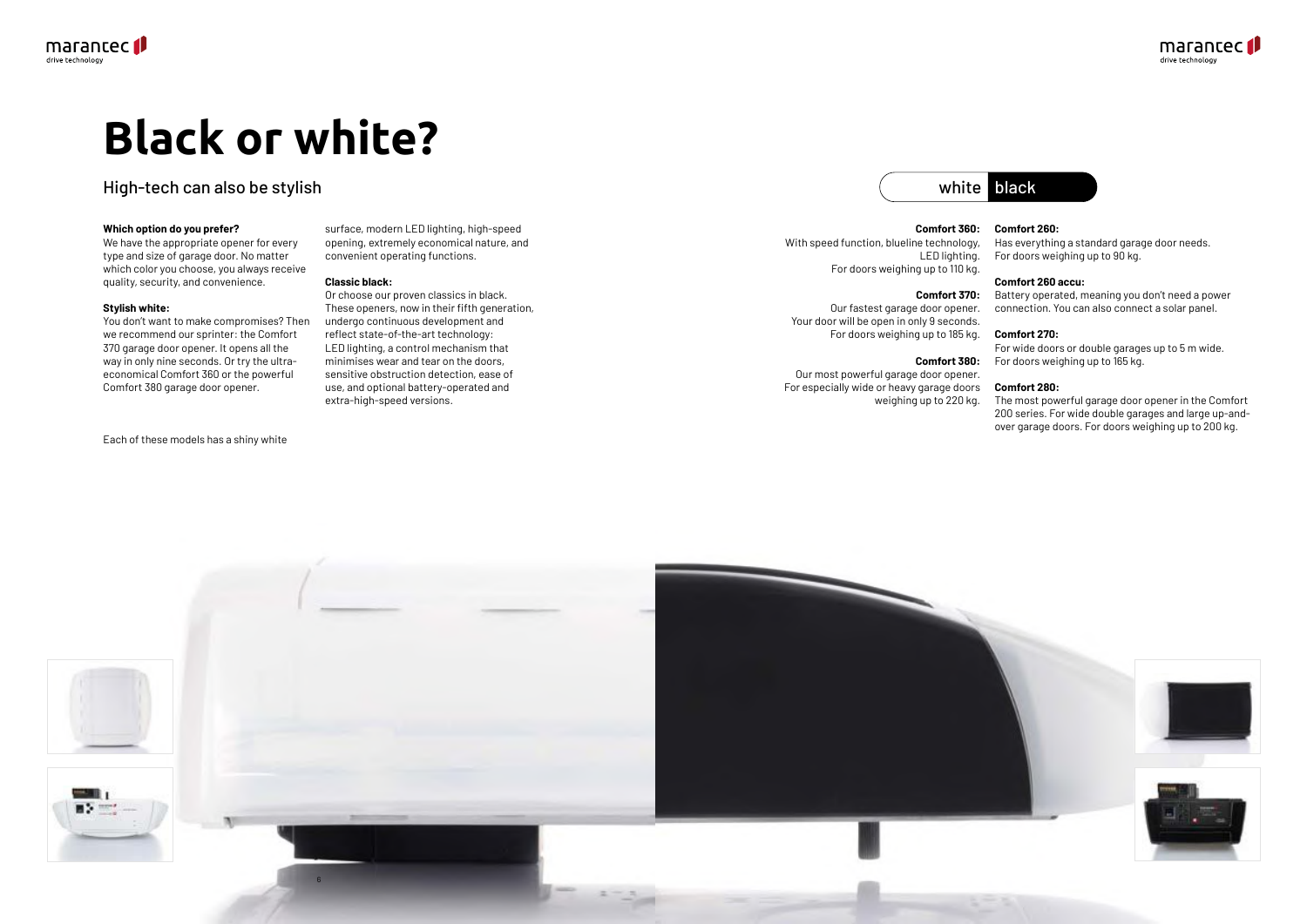9





## **Strength comes from within**

#### **We believe: It's the inner values that**

**matter most!** The Marantec openers' ingenious, flexible technology, as well as our accessories, lift doors weighing up to 220kg and up to six metres wide, irrespective of whether they are single or double-walled sectional doors, up-andover doors, overhead doors or canopy doors.



With Marantec's solutions, you choose powerful, reliable openers, combined with safe, convenient operation. If desired, battery operation and a solar module provide you with independence. The systems are convenient to operate, using the wallmounted push button and hand transmitter.

- <sup>1</sup> Garage door opener including rail
- <sup>2</sup> Solar module (only for Comfort 260 accu)
- <sup>3</sup> Battery backup
- <sup>4</sup> Radio hand transmitter
- <sup>5</sup> Radio push button
- <sup>6</sup> Photocells
- <sup>7</sup> Radio code keypad

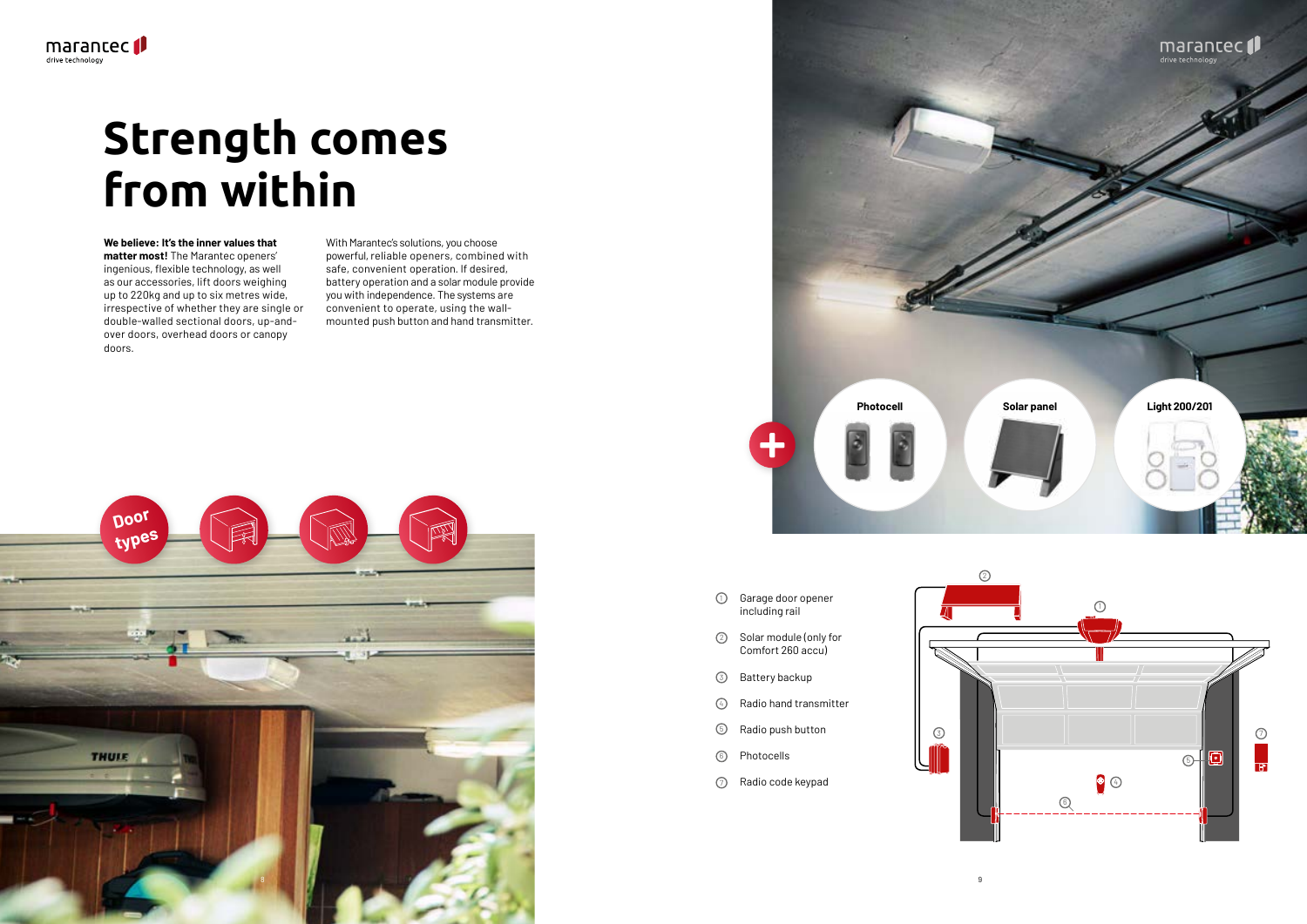**Digital 564** Mini hand transmitter



with these ergonomic handheld devices

**You have the power of the keys. You alone.**  Because 128-bit encryption and rolling code make your garage door opener the Fort Knox of garages. You control all openers in the Comfort 200 and 300 series with our bi·**linked** hand transmitters. They are not only super-chic but also supersecure. What's more, you can assign your own desired functions to the buttons, for instance safe ventilation.

marantec<sup>1</sup>

drive technology

#### **And who do we do all this for?**



We are, of course, delighted that we have already won some awards for the design of our products. But we'll let you in on a secret: Do you know who we are doing all this for? Just for you. We want you to be satisfied with our products. Not just on the first day, but also many years later. Because a long service life and high quality accompany every one of our designs, from the first line drawn to the final inspection. All so that you are satisfied, even years later.

> **Digital 520** Wall-mounted pushbutton

 $10$  11  $\pm 1$  11  $\pm 1$  11  $\pm 1$  11



# **Outstanding design**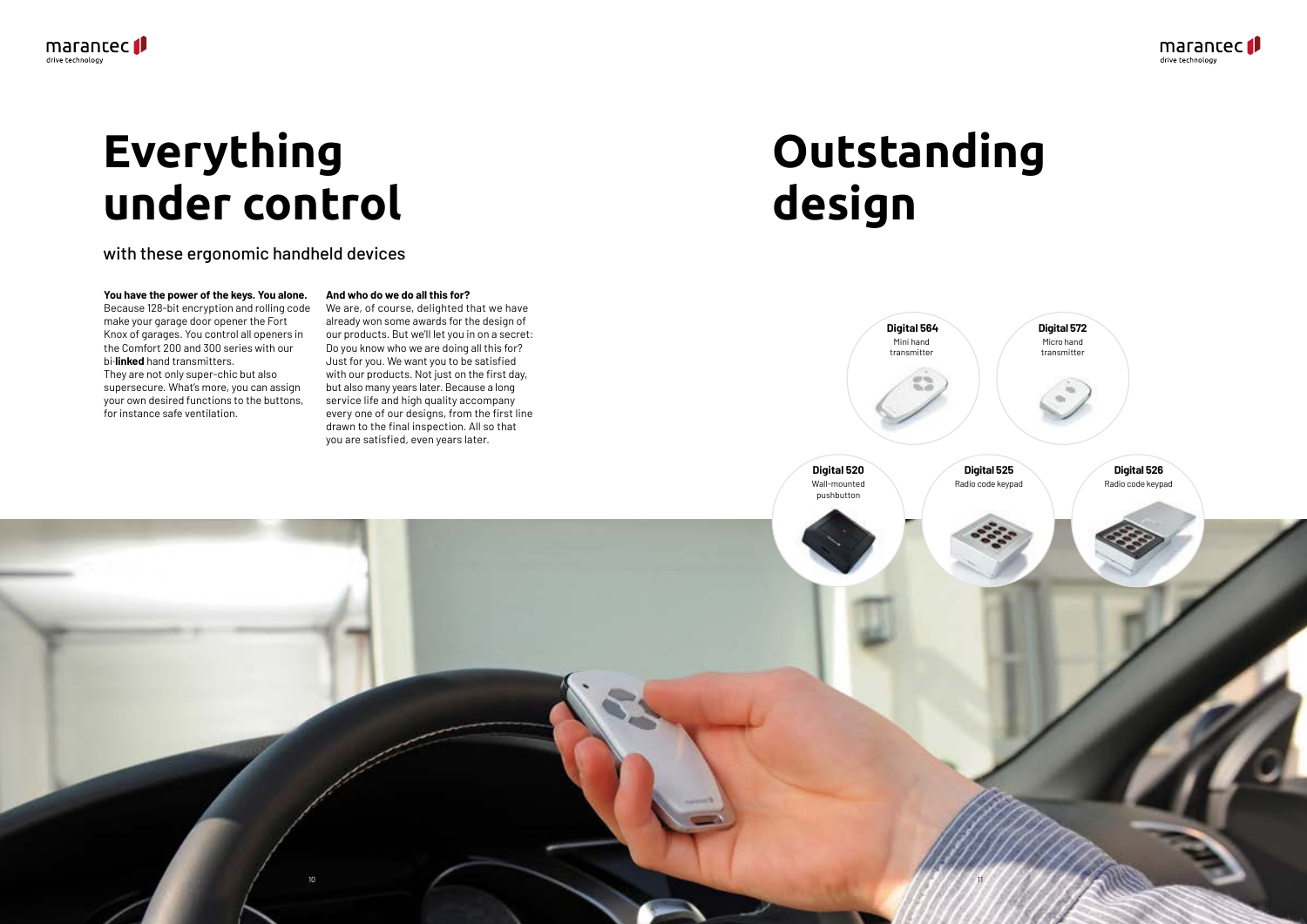

#### **Makes your garage smart**

The maveo box enables you to easily and conveniently operate your Marantec garage door – including when you're not even nearby. What's more, the free maveo app offers you complete control at all times. Check whether your garage door is open or closed, whenever you like and wherever you are.

#### **The maveo starter bundle contains the maveo box plus a maveo stick for a Marantec opener for a garage door.**

If you would like to control additional Marantec openers using your smartphone, you can buy additional maveo sticks separately.

maveo box starter bundle



## **Treat your garage to more maveo**

**The smart controller 'Made in Germany' is called maveo:** Use it to control your garage door opener and much more, easily and conveniently using the maveo app on your smartphone. maveo has been designed not only to operate our garage door openers but also to manage other smart applications, such as monitoring and controlling house and entry gate lighting with **Philips Hue**, **Senic**, and **IKEA TRÅDFRI** as well as **NetAtmo** weather stations, smart door locks from **Nuki,** or our humidity sensor.

**If you can use a smartphone, you can use maveo:** You can operate the entire system intuitively via the modern, lovingly created user interface, where you can quickly find and understand all the functions you need. When you approach your garage, it shows you the doors. Tell it to open with a tap of your finger and the light goes on at the same time. And, if you have it set up, the external light also comes on. Even when you're not at home, you can control your garage door and see when it was opened.

## **Simple, expandable, futureproof**

With maveo, door openers are easy to network – without cables – and control using your smartphone. The system is breathtakingly easy to expand. For example, hand transmitters, radio-controlled keypads, or humidity sensors are all

easy to integrate.What's more, we are continuously refining maveo and our applications – and our partnerships are growing, too.

With maveo, you choose tomorrow today.

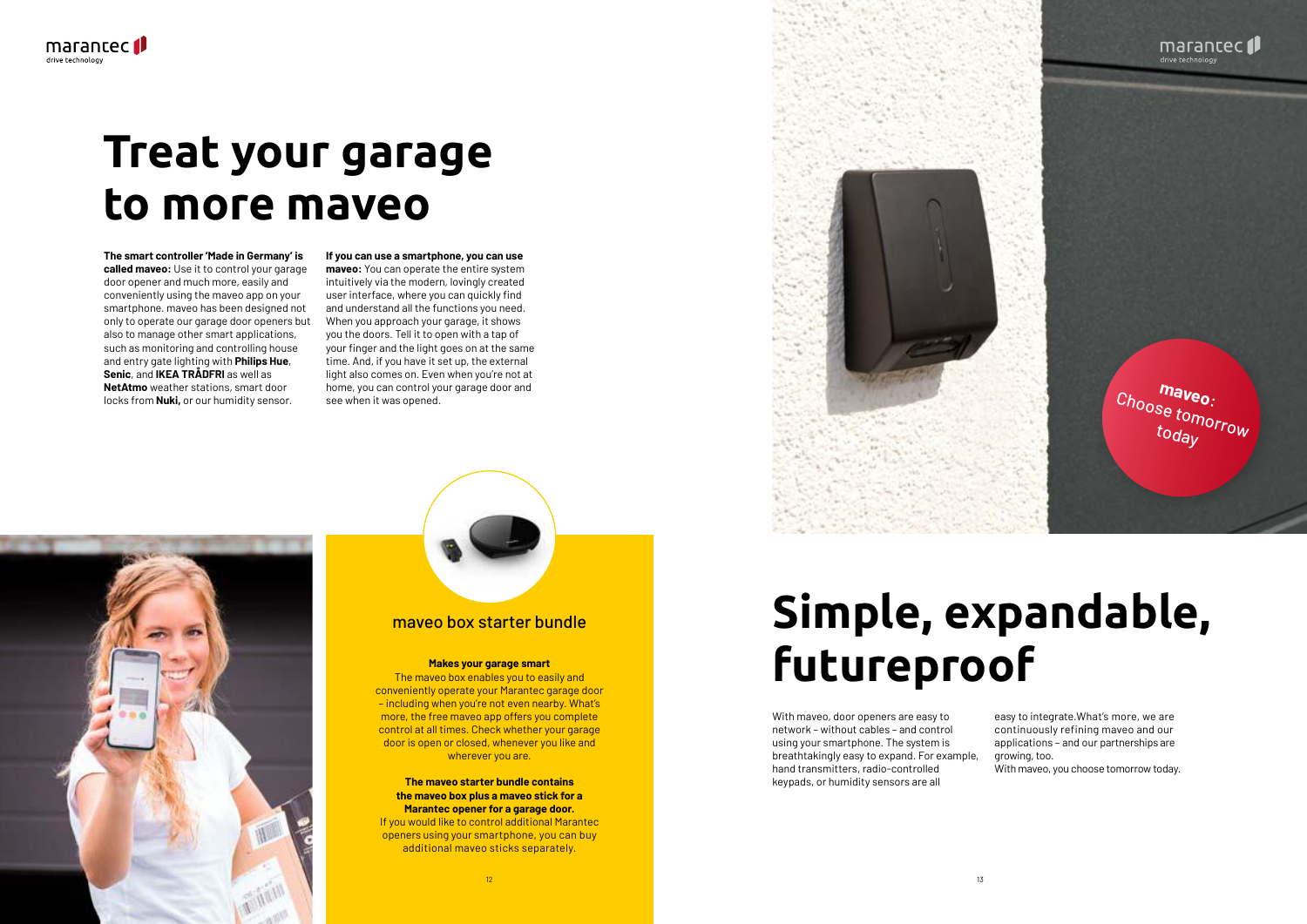





# **maveo sensor h+t**





# **A scanner for secure package drop-offs**

**Warning: practical!** With maveo, the future has already arrived. However you intend to use your garage, maveo helps you. The maveo scanner transforms your garage into a secure drop-off point for packages.

**Dropping off your packages is now this** 

**easy:** Enter the tracking number into the maveo app. The courier or parcel carrier scans the delivery using the maveo scanner. The garage door opens, your package can be dropped off, and the door automatically closes again after a few seconds. And the best thing: In the maveo app you

can see when the scanner was used and therefore when your package was delivered.

**The maveo scanner can not only scan packages:** It also reads barcodes and QR codes meeting industrial standards. It can therefore also be used for convenient, secure access solutions.

**With the maveo scanner starter bundle for Marantec door openers, you transform your garage into a secure drop-off point for your online orders.**

**The starter bundle includes** the maveo box, the maveo stick plus the maveo scanner –

you are equipped to transform your garage into your personal parcel station. You also need: a free socket, Wi-Fi in your garage, as well as a smartphone on which you can install the maveo app.

# **The products**

## **maveo stick for smart control of**

**an additional door** source.

With the maveo stick, you can expand your maveo system to include an additional door, and therefore control additional Marantec openers – without the need for an external power

### **maveo h+t sensor: measures humidity and temperature in your garage**

Keep an eye on the humidity level and temperature in your garage: The maveo h+t sensor for Marantec door openers measures the temperature and humidity level in your garage. You can use this information to have your garage door open to the best possible position – for example, in a ventilation position to allow your vehicle to dry out in the garage after driving in the rain.

maveo scanner – transform your garage

### into a package station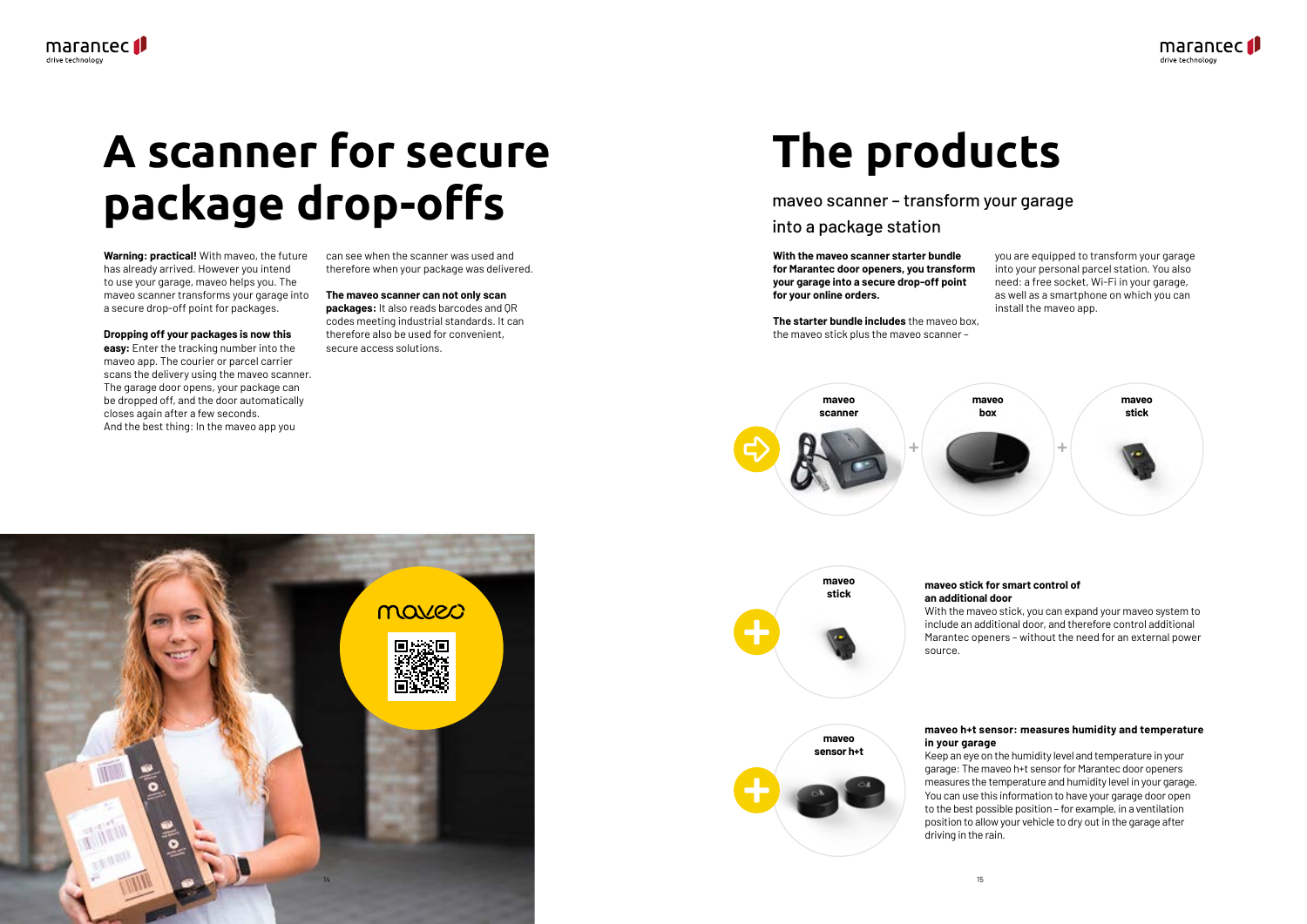





# **That certain something for wrens**

The elegant opener for entry gates imbue your property with that special splendor

Experience, innovation, and a focus on timeless design make Marantec openers longtime companions in your day-to-day life.

We also set standards when it comes to functionality, comfort, and security. When developing and producing openers for entry gates, we set the same standards that we do for our garage door openers.

Why is exquisite design so important to us? Perhaps because we know that our products will accompany you for many years to come.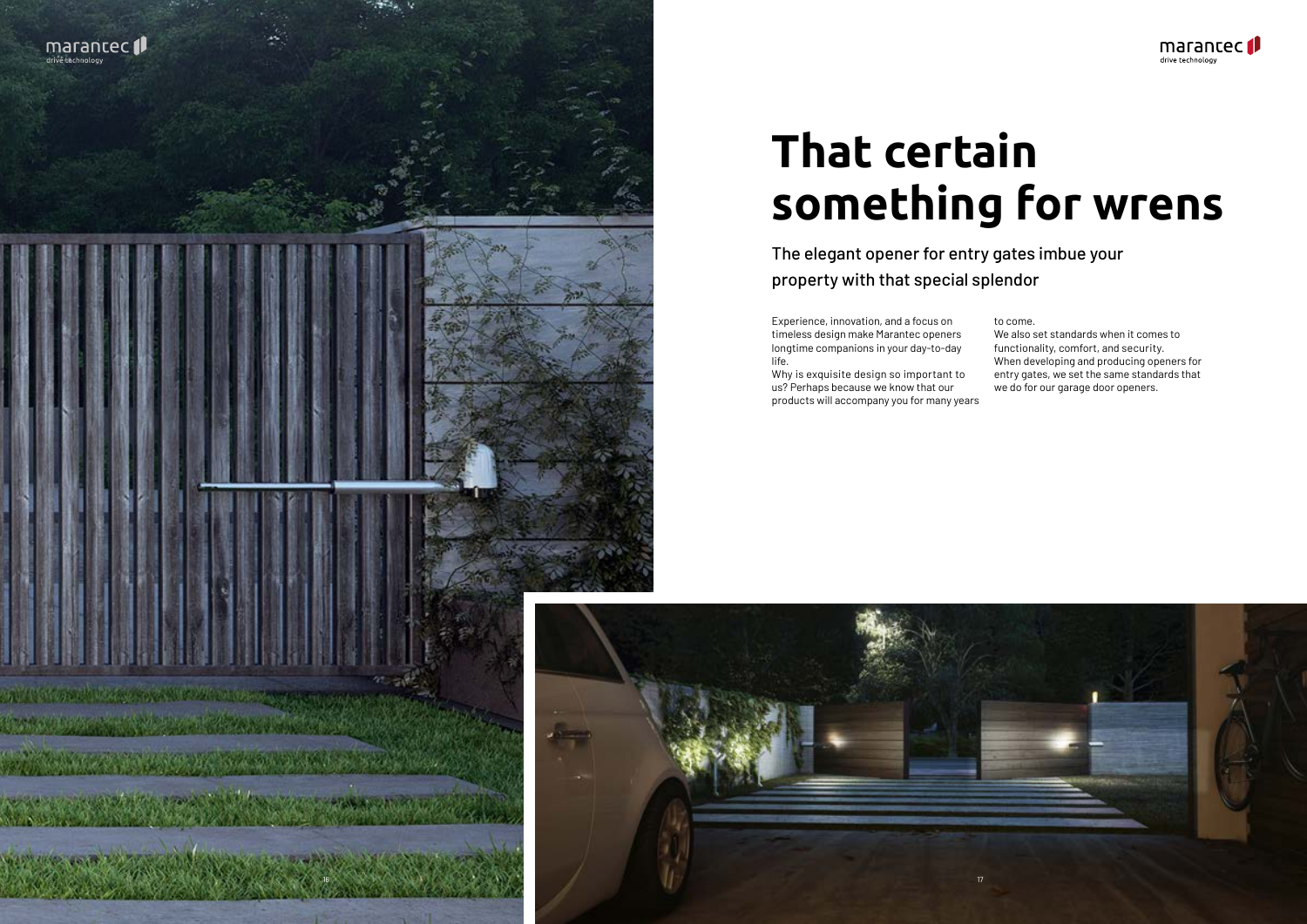18

# **Why Marantec? Because quality resulting from experience is a good thing.**

A family business on on its way into the future.



### Experience and innovation

We have been developing and manufacturing at our headquarters in East Westphalia, Germany, since 1957. Our goal: to equip you with the best openers for your garage doors and entry gates. This requires **experience and new ideas**. We devote our energies to opener and control systems, plus accessory products, for all types of doors and gates – garage doors, swing and sliding gates, industrial gates, and parking barriers.

### Security and convenience

We develop patented technologies for maximum security and convenience. Our business is certified to DIN ISO 9001.

### Attractive products

Every one of our products demonstrates that technology can look good and be functional.

### Global presence

We sell our products in more than 70 countries. As a family business, our partnerships with our trade customers and our relationships with our users are the most important things to us. We respond to requests and requirements and are flexible, fast, and dependable.

### Top innovator 2021

**We innovate every day – and have the awards to prove it** Experience and innovation have characterized our actions since the company was founded. Our award in 2021 honors us as being a top innovator in the electronics/electrical engineering sector.



 $\Omega$ 

**PH**